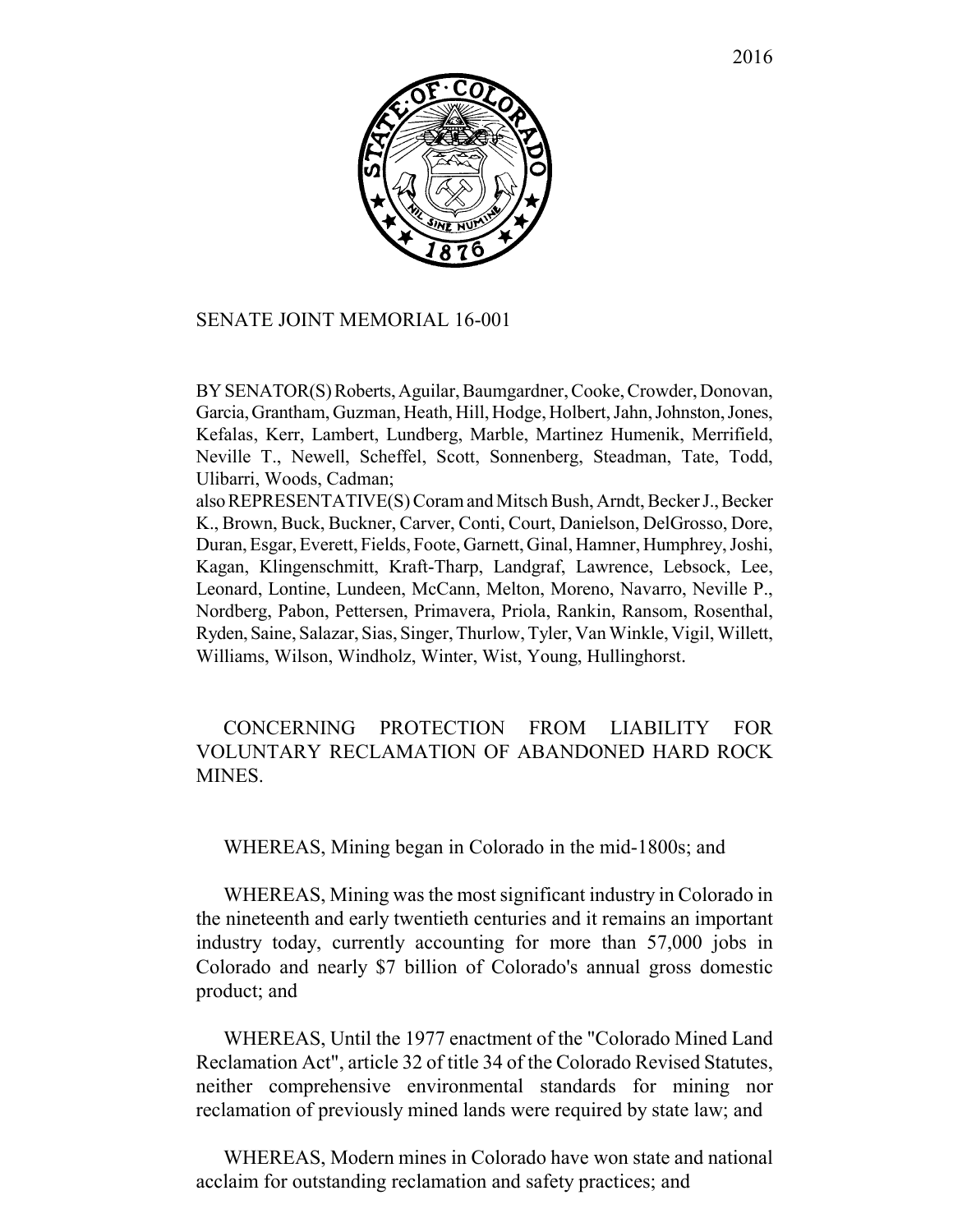WHEREAS, Despite the stringent environmental regulations now in place for modern mines, abandoned hard rock mines that were closed before the regulations took effect and without the benefit of reclamation (abandoned hard rock mines) continue to threaten the public health, safety, and environment of Colorado; and

WHEREAS, Acid mine drainage from the abandoned hard rock mines threatens to pollute nearby streams with heavy metals such as cadmium, manganese, aluminum, and zinc; and

WHEREAS, According to the U.S. Environmental Protection Agency, it would cost \$35 billion or more to remediate the half-million abandoned hard rock mines in the United States; and

WHEREAS, The Colorado Division of Reclamation, Mining and Safety (DRMS) estimates that there are more than 22,000 abandoned hard rock mines across Colorado and that at least 500 of them are polluting streams; and

WHEREAS, The Gold King Mine spill on August 5, 2015, discharged 3 million gallons of acid mine drainage from the abandoned Gold King Mine near Silverton, Colorado, into the Animas River. The contaminants turned the river a mustard yellow color and required the river to be temporarily closed for recreation, fishing, irrigation, and drinking water purposes; and

WHEREAS, As of August 11, 2015, the Gold King Mine continued to spill 500 to 770 gallons of waste water per minute; and

WHEREAS, While the DRMS has already made more than 6,000 abandoned hard rock mines safe in Colorado according to its web site, the Gold King Mine spill is sobering evidence that much more work needs to be done to remediate abandoned hard rock mines; and

WHEREAS, Various nonprofit organizations, corporate entities, and communities with expertise in mine reclamation have expressed interest in helping to remediate abandoned hard rock mines; and

WHEREAS, These Good Samaritan groups are discouraged from

PAGE 2-SENATE JOINT MEMORIAL 16-001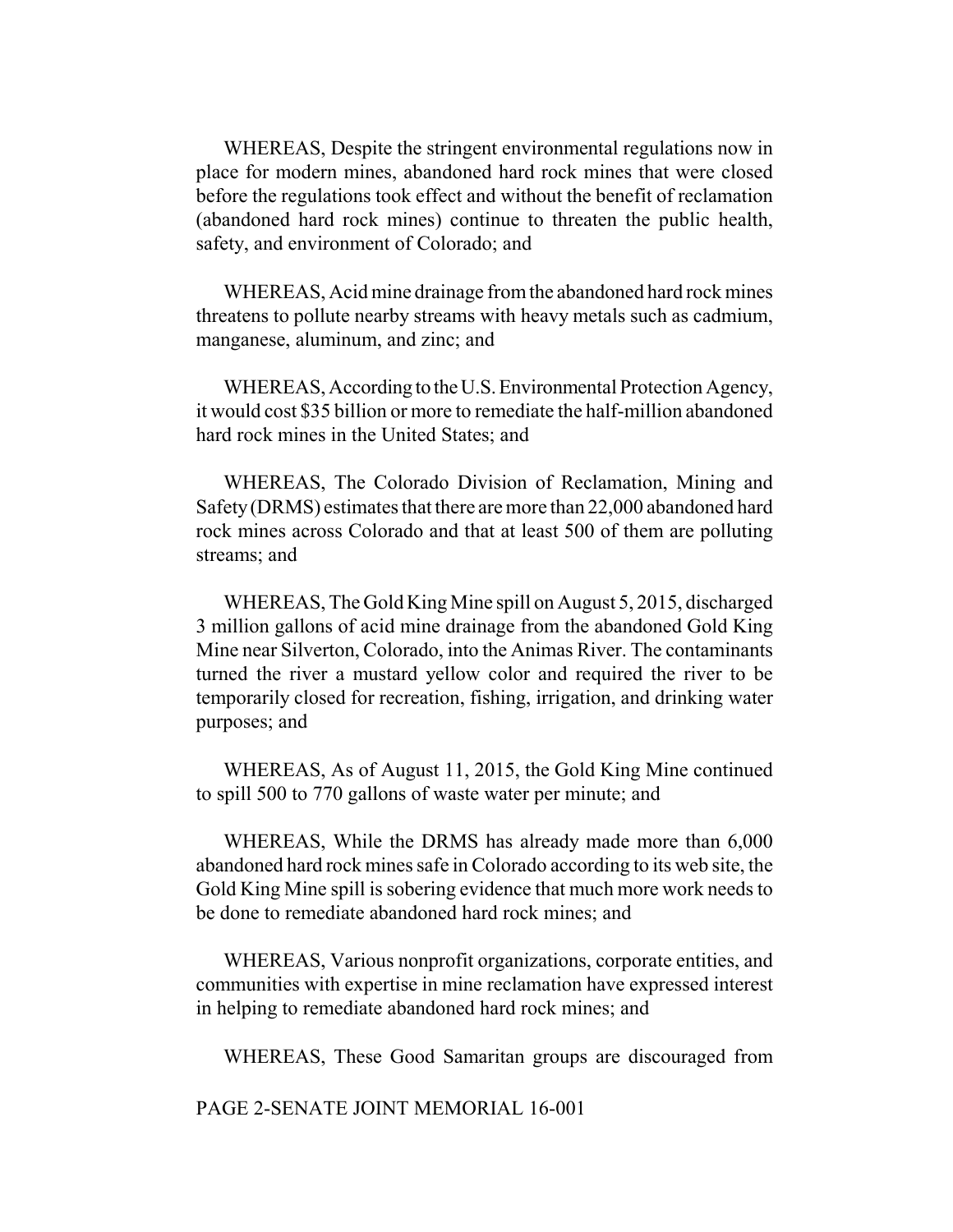remediating abandoned hard rock mines because of the threat of liability under the "Clean Water Act" (CWA) and the "Comprehensive Environmental Response, Compensation, and Liability Act of 1980" (CERCLA) for such third-party reclamation efforts; and

WHEREAS, While Good Samaritan legislation provides an important opportunity for third-party reclamation efforts, it should not excuse from liability those entities that, under existing environmental regulations, bear responsibility for remediation of historic mines; and

WHEREAS, Public and local watershed input is critical for any proposed plan to remediate an abandoned hard rock mine; and

WHEREAS, Good Samaritan legislation should not be considered a substitute for comprehensive reforms, including adequate federal funding, for the remediation of abandoned hard rock mines across the state and region; and

WHEREAS, Previous Congresses have introduced legislation to provide Good Samaritan liability exemptions under the CWA and CERCLA, but such legislation has not been signed into law; now, therefore,

*Be It Resolved by the Senate of the Seventieth General Assembly of the State of Colorado, the House of Representatives concurring herein:*

That we, the members of the Colorado General Assembly, urge Congress to pass legislation establishing a Good Samaritan exemption from liability under the CWA and CERCLA as an important step toward preventing another disaster like the Gold King Mine spill and remediating all other draining abandoned hard rock mines in Colorado.